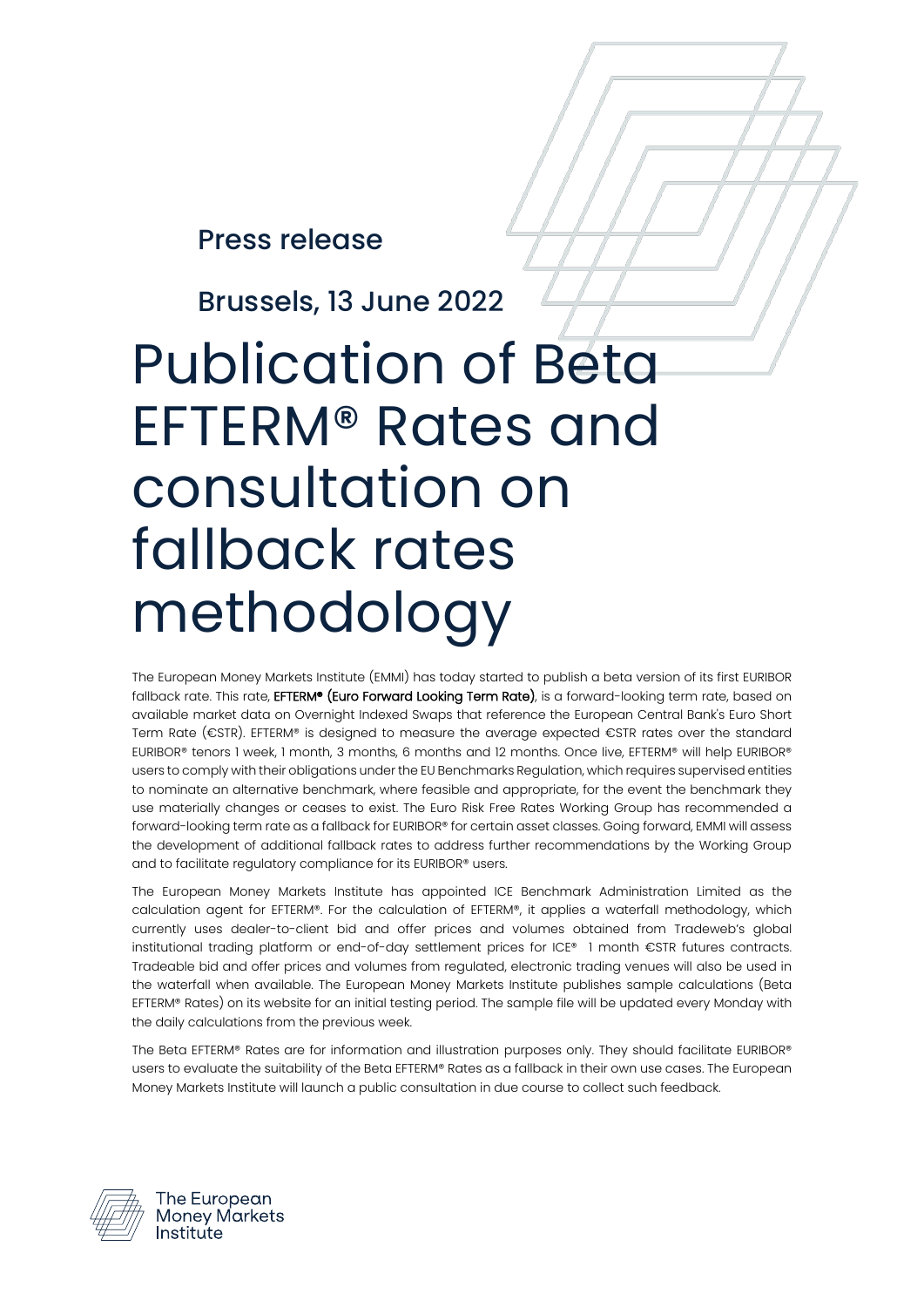Under no circumstances should the Beta EFTERM® Rates be used as a reference in a financial instrument or financial contract. It should not determine the amount payable under a financial instrument or financial contract and it should not measure the performance of an investment fund.

Link to the Beta EFTERM® Rates webpage:

www.emmi-benchmarks.eu/benchmarks/FallbackRates/BetaEfterm/

#### Media contact

#### The European Money Markets Institute

Isabelle Coppens, Associate Director Weber Shandwick icoppens@weberschandwick.com +32 2 894 90 16 Ismaël Boukamher, Communication Officer I.boukamher@emmi-benchmarks.eu

ICE

Rebecca Mitchell Rebecca.Mitchell@ice.com +44 7951 057 351

## About The European Money Markets Institute

Based in Brussels, The European Money Markets Institute (EMMI) is a non-for-profit association founded in 1999 by the national banking associations of the Member States of the European Union, along with the introduction of the euro.

The European Money Markets Institute is an Authorised Administrator under the Benchmarks Regulation of the European Union (BMR). As such, we develop and administer Euribor®, a robust critical benchmark. We work continuously to reinforce transparency and enhance the governance framework of our benchmarks, in order to preserve their high quality and integrity. Emmi is supervised by the European Securities and Markets Authority (ESMA).

EURIBOR® is the unsecured money market reference rate for the euro. The benchmark was declared a critical benchmark by the European Commission in 2016 because of its systemic importance for financial stability.

The European Money Markets Institute also explores new initiatives to answer market needs, always in compliance with the current regulatory context and market recommendations.

www.emmi-benchmarks.eu

## About ICE Benchmark Administration

ICE Benchmark Administration (IBA) is authorized and regulated by the UK Financial Conduct Authority for the regulated activity of administering a benchmark, and is authorized as a benchmark administrator under the UK Benchmarks Regulation. ICE Benchmark Administration is a trademark of IBA and/or its affiliates.



The European Monev Markets Institute